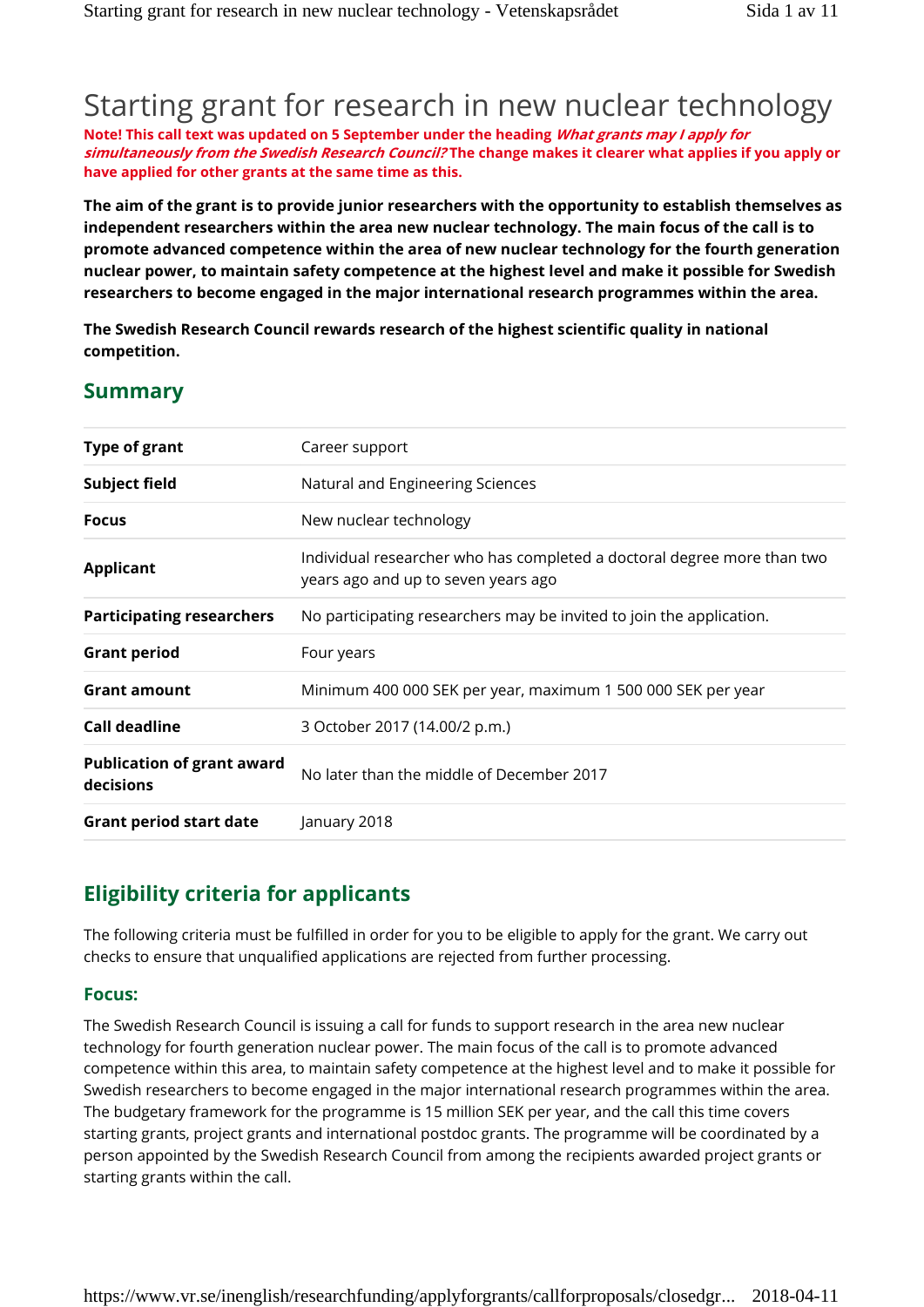Relevance to the area of new nuclear technology is an absolute requirement for this grant, and must be clearly stated in the research plan and abstract.

## **Applicant**

The applicant for a starting grant must be an individual researcher. You will be the project leader and have scientific responsibility for the project, and your level of activity in the project must be no less than 50 per cent of a full-time equivalent. You must hold a Swedish doctoral degree or a corresponding foreign degree, awarded more than two years and no more than seven years before the deadline date for this call.

Grants from the Swedish Research Council shall be administered by a Swedish university or HEI or another Swedish public organisation that fulfils our criteria for administrating organisations  $\Box$ . To apply, your organisation must therefore be approved as an administrating organisation.

If you are awarded a grant, you must be employed by the administrating organisation when the grant period starts, unless the Swedish Research Council, the administrating organisation or any other employer agree otherwise. The employment must equal at least 50 per cent of a full-time equivalent. You do not have to be employed by the administrating organisation at the time of applying.

#### Read more about the EU's policy and recommendations for recruitment of researchers on the EU's website **E**

### **Career age**

To apply for a starting grant, your doctoral degree must have been awarded more than two years ago and no more than seven years ago at the deadline for the call, that is to say awarded no later than 3 October 2015 and no earlier than 3 October 2010. The degree award date we use is the date you fulfilled all the criteria for a doctoral degree, such as mandatory courses, oral defence and an approved doctoral thesis. For applicants with Swedish doctoral degrees, the award date listed in Ladok applies. You will not be able to complete your application if your doctoral degree was awarded less than two years ago or more than seven years ago.

If your doctoral degree was awarded earlier, it is however still possible to apply if there are grounds for deductible time that are recognised by the Swedish Research Council. Recognised grounds are parental leave, positions of trust in trade union organisations and student organisations, mandatory service in the total defence services, illness (own illness or care of close family members), medical internships or medical fellowship (applies to clinically active professionals). The last two categories may involve periods of up to 24 months each. Please note that we do not accept other employment, unemployment or holidays as deductible time.

If you wish to claim deductible time, you must specify the recognised grounds and time involved in your application (please see instructions under "Descriptive data" below).

We carry out random checks and may request confirmation that supports the grounds for deductible time stated by you.

### **Number of applications and previous grants**

#### **What grants may I apply for simultaneously from the Swedish Research Council?**

#### **Note! This call text was updated on 5 September. See additions in italics.**

You may only submit one application for this grant under this call, *and you may not apply for the research project grant within new nuclear technology simultaneously. You may apply if you have applied for the starting grant within natural and engineering sciences or the Swedish Research Council's undirected project grants in 2017, but only one grant may be awarded to you.* Please note that if you are awarded a starting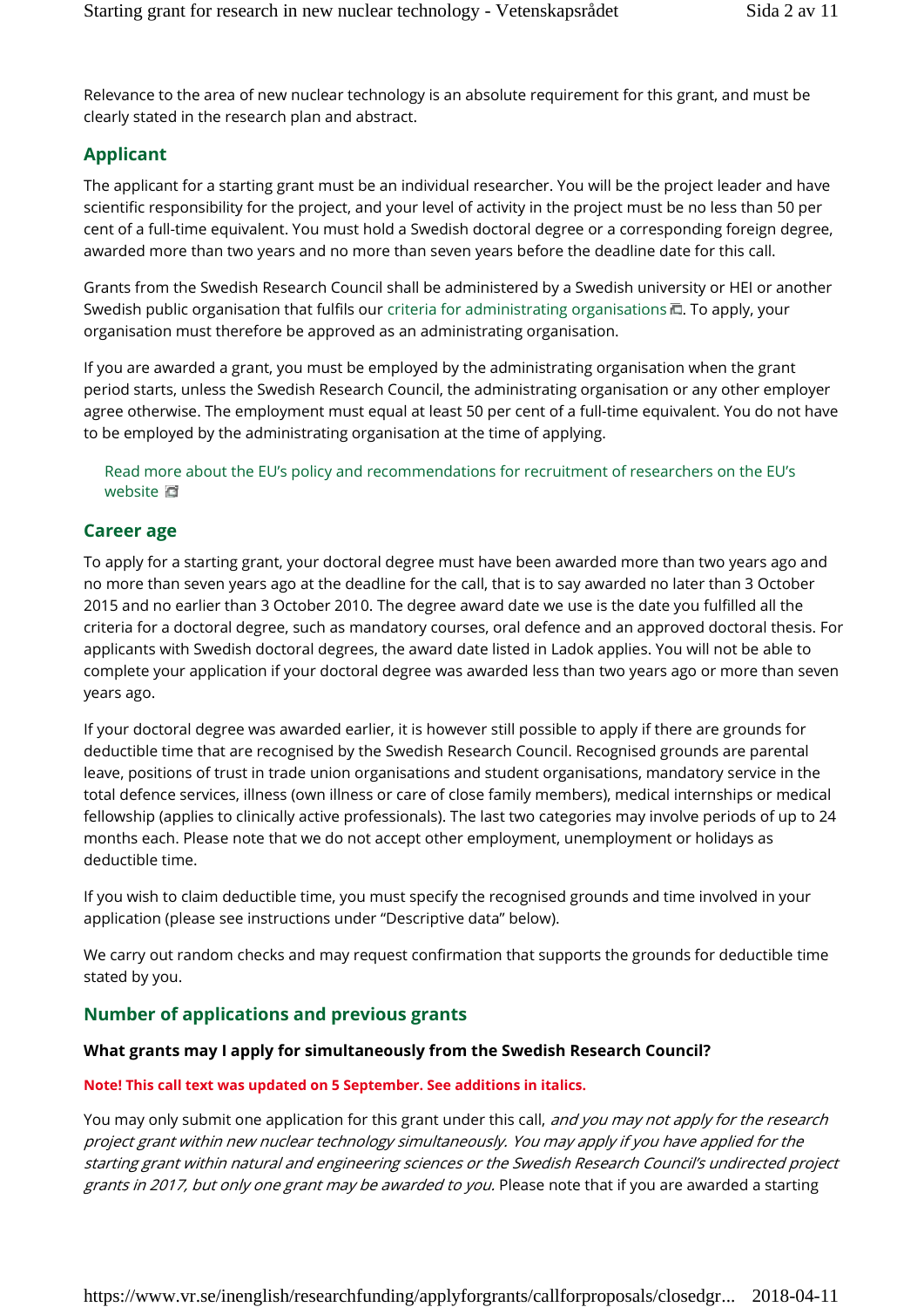grant, you will not be able to apply for the Swedish Research Council's undirected project grants during the grant period.

Other restrictions on the grants you may apply for during the same year are shown in the table below.

#### Table: Grants you may apply for simultaneously

#### **What eligibility criteria apply if I already have a grant from the Swedish Research Council?**

There are certain restrictions if you are the project leader of a previously awarded grant that is ongoing, that is to say where the grant period (disbursement period from the Swedish Research Council) overlaps the grant period of the grant the application covers. Please note that the period of availability, that is to say the time during which you can draw down the grant awarded, is normally longer than the grant period. Information about the criteria for your previous grant can be found in the "Approval of Conditions" you received from the Swedish Research Council. For example, you cannot apply for a starting grant if you have an ongoing project grant for junior researchers (or if you have at any time previously been the project leader for such a grant that has now ended).

Please see the table below for further information on what you may apply for if you have an ongoing grant.

#### Table: Grants you may apply for if you have an ongoing grant

**Note:** If you have been the project leader for previous grants from the Swedish Research Council that have ended, a final financial statement for all of these must have been submitted within the permitted time frame in order for you to apply for a new grant. Please contact your administrating organisation if you are unsure whether all your final reports have been submitted.

#### **What applies for applications to or grants from other funding bodies?**

If your application to the Swedish Research Council relates to the same project concept as a grant you have already been awarded, or are applying for to another funding body, please account for this.

#### **Participating researchers**

No participating researchers may be included in this application. Any participating partners and their roles shall be described in the research plan (please see instructions under "Research plan" below).

#### **Costs and grant amounts**

Grants may be applied for to finance all types of project-related costs, such as salaries (including your own salary, however no more than corresponding to your level of activity in the project), premises, operating costs (such as consumables, travel including stays at research facilities, publication costs and minor equipment), plus depreciation. Grants may not be used for scholarships. If a doctoral student participates in the project, project funds may not be paid out as salary for the period when the doctoral student is teaching.

The minimum amount you may apply for is 400 000 SEK per year, including indirect costs. The maximum amount you may apply for is 1 500 000 SEK per year, including indirect costs.

The Swedish Research Council assumes that the administrating organisation, as the employer responsible, will cover any costs in excess of the standard amount received.

#### **Grant period**

The grant period is four years, starting in January 2018. The first payment will be made in December 2017.

## **How do I apply?**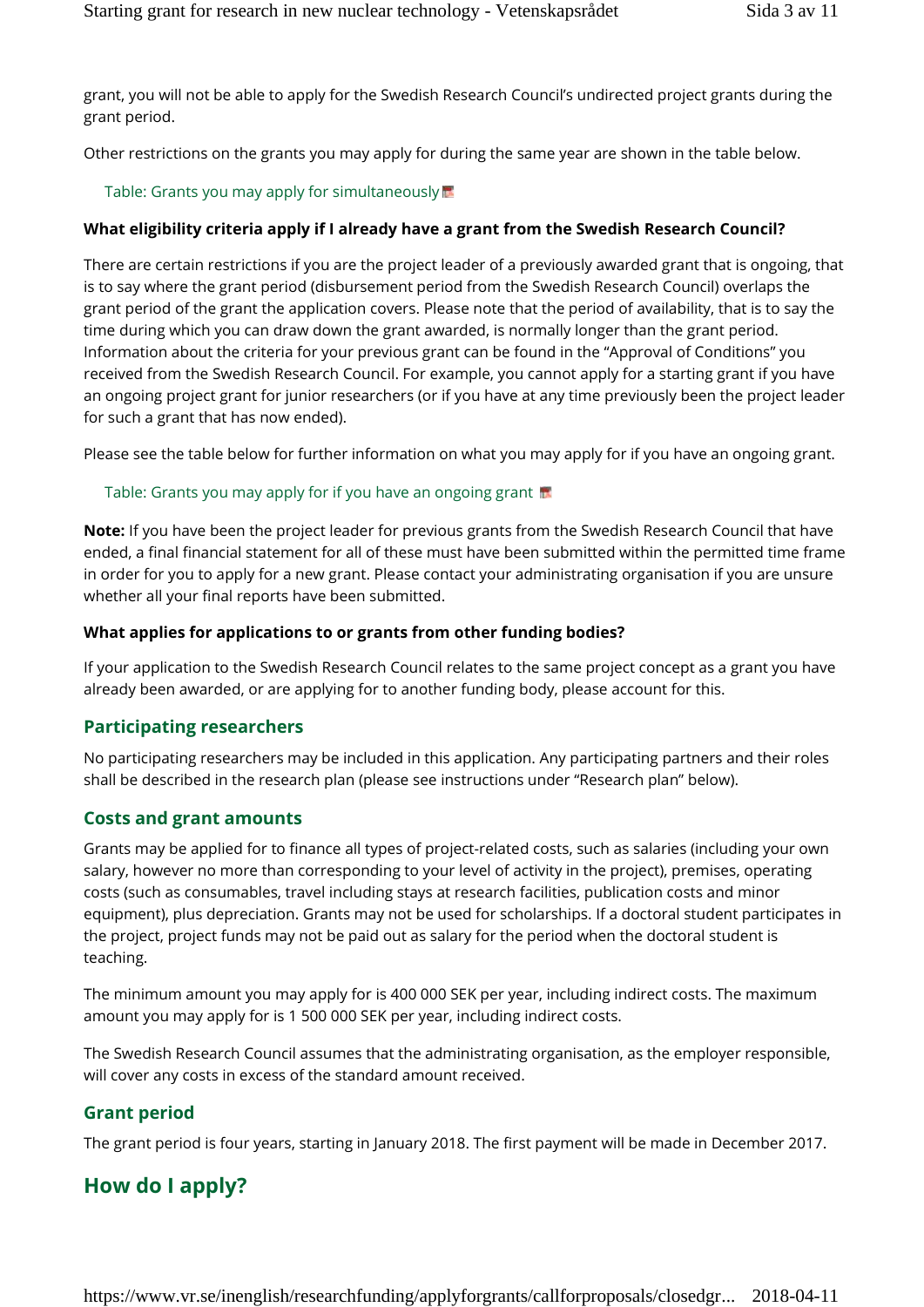You apply electronically in Prisma D, which is the application system used by the Swedish Research Council. You create your application in Prisma by filling in the text fields, uploading information from your personal account, and attaching the appendices requested.

In order for you to be able to apply, your organisation must have been approved as an administrating organisation **a** and have created an organisation account in Prisma.

For most items in Prisma, there is a user manual  $\square$  describing all the steps, as well as answers to FAQ  $\square$ . Please refer to these when filling in your application.

Please avoid stating your own or anybody else's full personal identity number in the application except where specifically requested.

### **Creating a personal account in Prisma**

Before you apply, you must create a personal account in Prisma , where you can save your personal and CV data. The information only needs to be entered once, and can thereafter be supplemented or changed as required. As most of the Swedish Research Council's calls employ foreign reviewers, please use English when entering any descriptive text in you CV data. You can also input your publications for future use. Please note that no publications can currently be uploaded from your account to the application form. This is because the publications function is under development and not yet implemeted in the Swedish Research Council's calls. You should therefore submit your publications list as an attached PDF file instead (please see instructions under "Publications" below).

Please allow sufficient time to create your personal account. The applications you register in Prisma will be linked to your personal account.

Any participating administrators must also create their own personal accounts in Prisma, and actively confirm their participation in the application before the deadline of the call.

#### **Text**

Some text fields can be formatted, which means that you can change the font and size, and also include some tables, formulae and symbols. If you have written the text in Microsoft Word in advance, you can also copy-paste it and keep the original formatting. Images cannot be included in the text fields, however. We recommend that you use the fonts Arial, Calibri or Verdana.

All text fields have a limit on the number of characters, and this is illustrated by a character counter. If you use too many characters, the application cannot be registered.

#### **Attached documents and appendices**

You will need to attach an appendix to some fields as instructed. The appendix must consist of one file only, and you can only attach documents in PDF format. All appendices are limited as to file size and number of pages. You will not be able to attach an appendix that exceeds the stated maximum size.

### **Signing**

Both you as applicant and an authorised representative of the administrating organisation shall sign the application electronically in Prisma. Please see further information under "Register your application" below.

## **What must the application contain?**

Please refer to the application form in Prisma in parallel with reading the instructions below.

#### **Language**

Foreign experts are involved in the scientific evaluation of the applications. To ensure fair and equitable assessment and efficient processing, please therefore complete your application in English.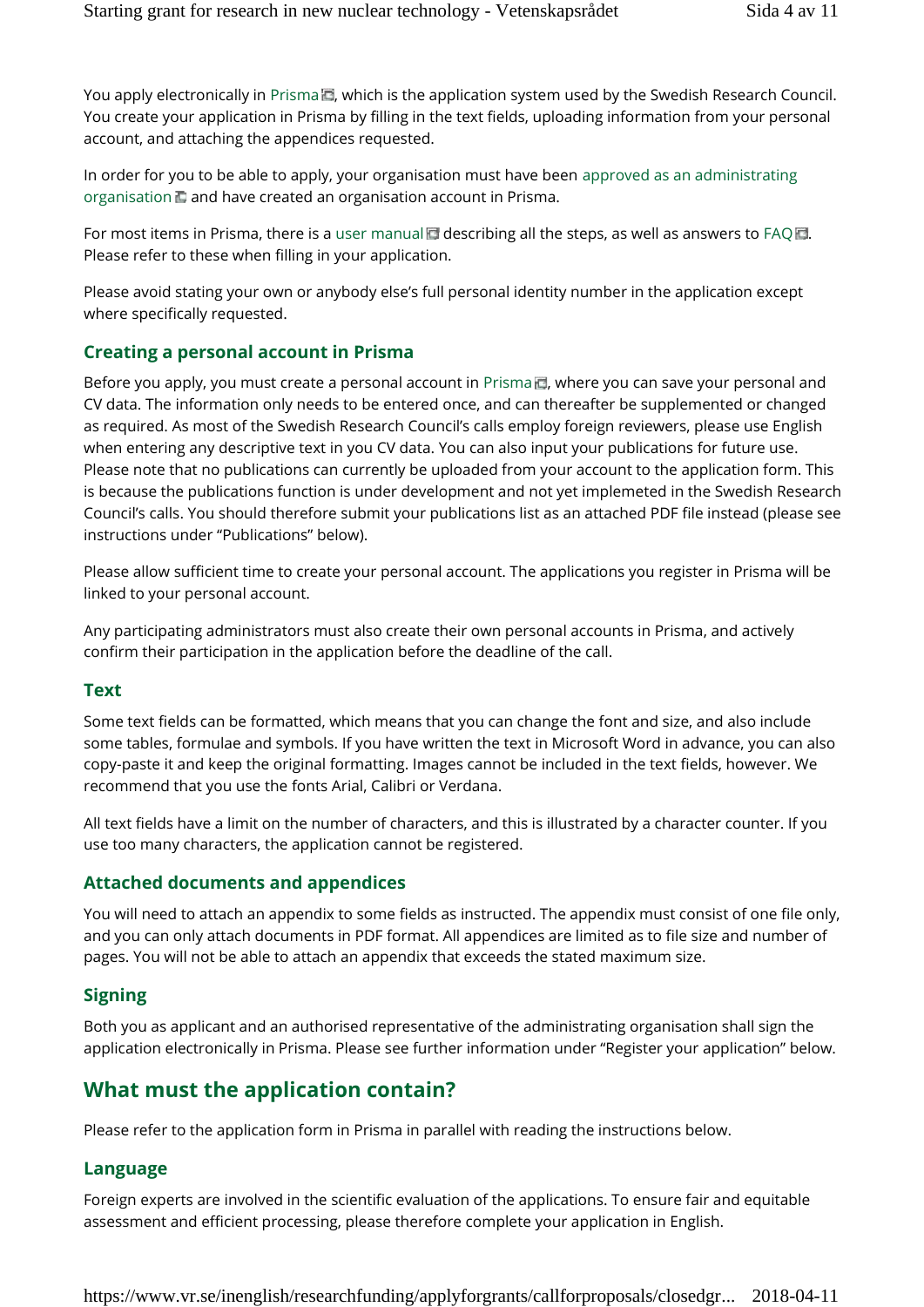## **Sections of the application**

The application form includes the following tabs:

- Descriptive data
- Research description
- Budget and research resources
- Publications
- Letter of support
- Administrating organisation
- Participants (only administrators in this call)
- CV

Descriptions of the information requested under each tab follow below. Mandatory information is marked with an asterisk (\*) in Prisma.

#### **Descriptive data**

Under this tab, please fill in the Swedish and English project title, and select SCB codes and key words. Please also fill in any deductible time, the abstract and popular science description as instructed below.

#### *Deductible time*

Please state any interruptions in your active research time after your doctoral degree caused by any of the grounds recognised by the Swedish Research Council. The interruption shall be calculated as a full-time equivalent and be rounded up into full calendar months. Please see the recognised grounds for deductible time under the heading "Career age" above.

#### *Abstract*

The abstract shall include a brief description of:

- what is to be done
- how the research is to be carried out: project organisation, time plan and the scientific methods to be used
- what is important about the planned research
- relevance to the subject area fourth generation nuclear power

The abstract shall provide a summary guide to the purpose and implementation of the research. Please use wording to ensure persons with another subject specialisation can understand the information.

The description may cover a maximum of 1 500 characters including blank spaces (approximately one third of an A4 page in Arial, font size 11, single line spacing).

#### *Popular science description*

Describe the project in such a way that a person who is not familiar with the subject can understand it. Describe what is to be done and why, and explain in what way the new knowledge may be important.

The popular science description is an important tool when we inform about the research financed by the Swedish Research Council. If we grant your application, we reserve the right to use the description for information purposes.

**Note:** The popular science description must be written in Swedish, unlike the rest of the application.

The description may cover a maximum of 4 500 characters including blank spaces (approximately one A4 page in Arial, font size 11, single line spacing).

#### **Research description**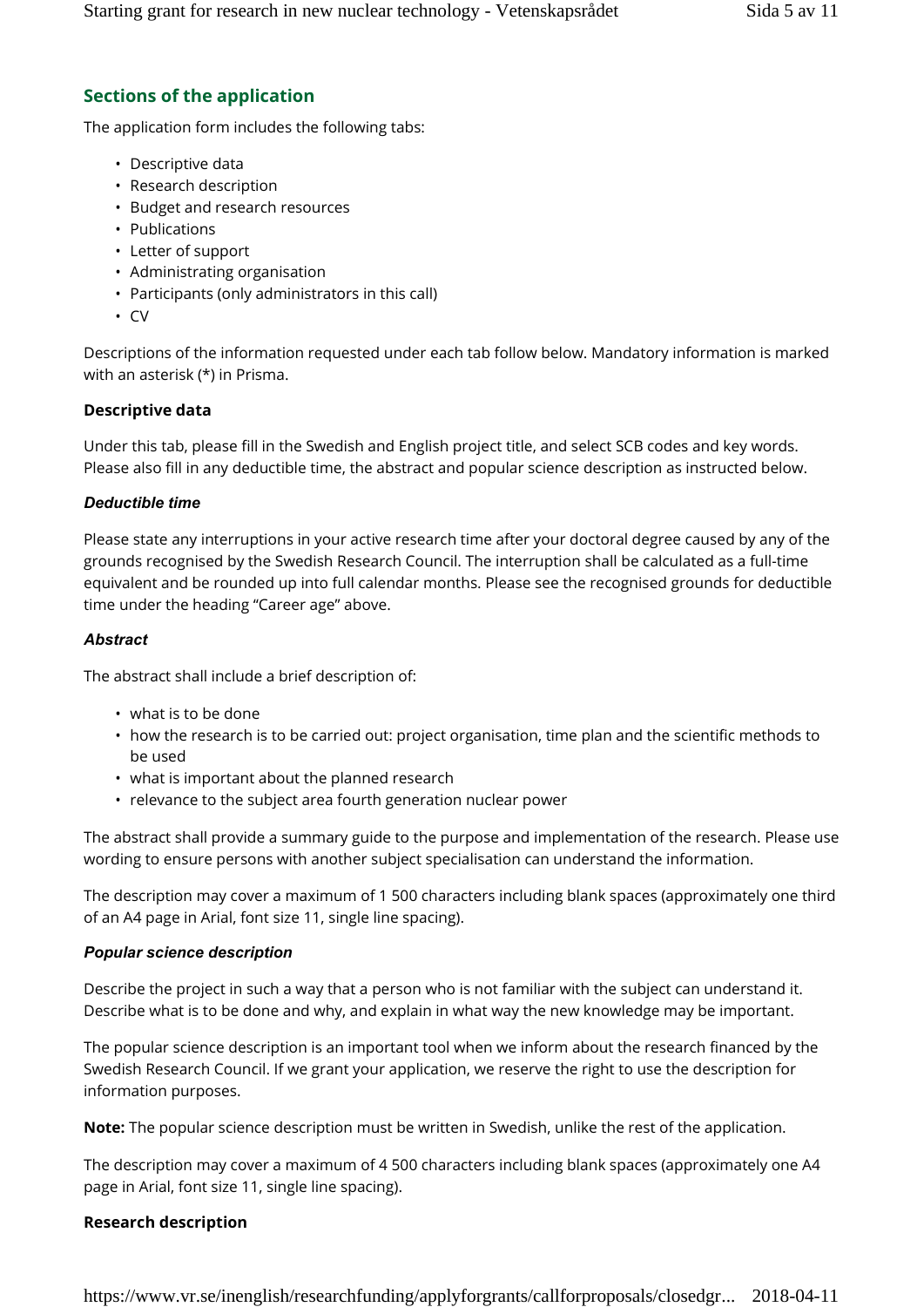Under this tab, please attach your research plan and describe any ethical considerations.

#### *Ethical considerations*

Describe the ethical issues raised by the research and how they are managed in the research work. Please also state whether the research involves any handling of personal data, or experiments on animals or human subjects. If no ethical issues are raised, please state this also.

#### *Research plan*

Please attach your research plan in PDF format. The research plan shall consist of a brief but complete description of the research task. The focus of the research plan shall be forward-looking, and it shall cover a maximum of ten page-numbered A4 pages in Arial, font size 11, single line spacing, including references and any images. **You will not be able to attach an appendix that exceeds the stated maximum number of pages or is larger than 10 MB.**

The following information must be included in the research plan under separate headings, listed in the following order:

- **Purpose and aims:** State the overall purpose and specific goals of the research project or similar.
- **Survey of the field:** Provide a summary of the research carried out by you and others, and any previous results within the research area. State key references.
- **Project description:** Make a summary of the project where you describe the theory, method, time plan and implementation. Describe the project organisation, and clarify the roles of yourself and any additional researchers in the project.
- **Relevance:** Describe how your project is relevant for the focus new nuclear technology for fourth generation nuclear power (see the definition in the introduction of the call text) and how the project promotes the development of this area.
- **Significance:** Describe the project's significance to the research area.
- **Preliminary results:** Describe your own experiments and pilot studies within the research area. Also state if no preliminary results exist.
- **Independent line of research:** If you are working or will be working in a larger group, please clarify how your project relates to the other projects in the group. If you are continuing a project that was wholly or partly started during your doctoral or postdoc studies, you must also describe the relationship between your project and the research of your former supervisor.

Report the following under separate headings if relevant to your application:

- **Equipment:** Describe the basic equipment you and your team have at your disposal for the project.
- **Need for infrastructure:** Specify the project's need for international and national research infrastructure. Also specify the need for local research infrastructure, if depreciation costs for this are included in the application. Read more about research infrastructure supported by the Swedish Research Council ...
- **International and national collaboration:** Describe your collaboration with foreign and Swedish researchers and research teams. State whether you contribute to or refer to international collaboration in your research. You may use research project grants from the Swedish Research Council to co-finance EU projects with a corresponding focus. State in the research plan whether you are planning such coordination.
- **Other applications or grants:** If you are applying for or intend to apply for other grants from the Swedish Research Council, the relationship between the projects shall be clarified. This applies also if you are receiving ongoing grants from the Swedish Research Council with grant periods that wholly or partly overlap with the one you are now applying for. You should also justify why you are submitting one or several further applications. Describe also the relationship with other applications to or grants from other funding bodies for the same project concept (from you or another researcher).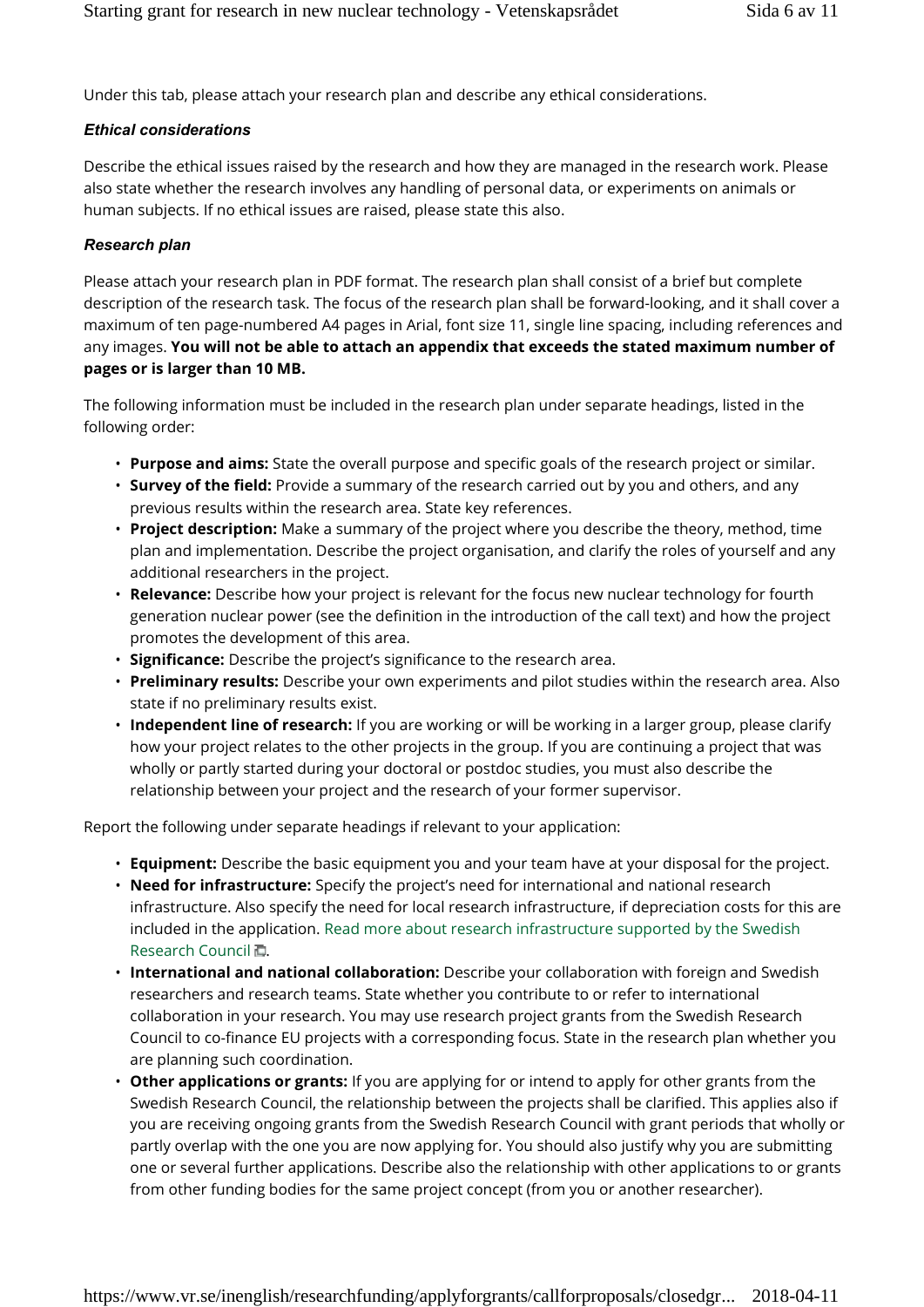#### **Budget and research resources**

Under this tab, please list personnel costs, other costs and any other funding of the project.

#### *Project staf*

State the dedicated time/activity level (per cent of a full-time equivalent) of all personnel active within the project, that is to say yourself, any other researchers and other personnel. Your activity level as project leader must correspond to no less than 50 per cent of a full-time equivalent.

Please also state the salary you are applying for, for yourself and/or other personnel active within the project, both as a percentage of a full-time salary and as actual annual amounts (including social security contributions). Please state rounded amounts in SEK.

#### *Other costs*

Describe any other costs of the project (premises costs, operating costs and depreciation). Please state rounded annual amounts.

You may include depreciation costs for research equipment to be used in the project, provided that:

- the equipment has an economic lifetime of at least three years
- the equipment has an acquisition value exceeding a certain amount (please contact your administrating organisation for information about the amount that applies to your HEI)
- the equipment needs for your proposed project cannot be satisfied through use of national or international research infrastructure open to all

#### Read more about research infrastructure supported by the Swedish Research Council.

You may only include the proportion of depreciation costs that corresponds to the use of the equipment in the proposed project. You may not include depreciation costs for equipment that is wholly financed via other grants. Please contact your HEI for information about what is included in local research infrastructure, acquisition values or how to calculate depreciation costs.

#### *Total project cost*

Prisma will automatically add up your budget items listed in the table. The total amount you are applying for shall also include indirect costs. You will have to add these to the table yourself. Here you can also add any additional costs covered by the project (for which you are not seeking funding under this call).

Please contact your HEI for information on what constitutes indirect and direct costs.

#### *Explanation of the proposed budget*

Justify briefly each cost in the applied budget. The description may cover a maximum of 4 000 characters including blank spaces (approximately one A4 page in Arial, font size 11, single line spacing).

#### *Other funding*

Please state any funding for the project (whole or part) received by you or another researche, in excess of the amount requested in this application. Please state rounded amounts in SEK.

#### **Publications**

Under this tab, please attach your publications list in PDF format. Please note that the attachment may consist of one file only, with a maximum size of 10 MB. The list shall include publications from the most recent eight years, with the five publications of greatest importance for the project marked with an asterisk (\*). Please sort the publications under numbered headings in the following order: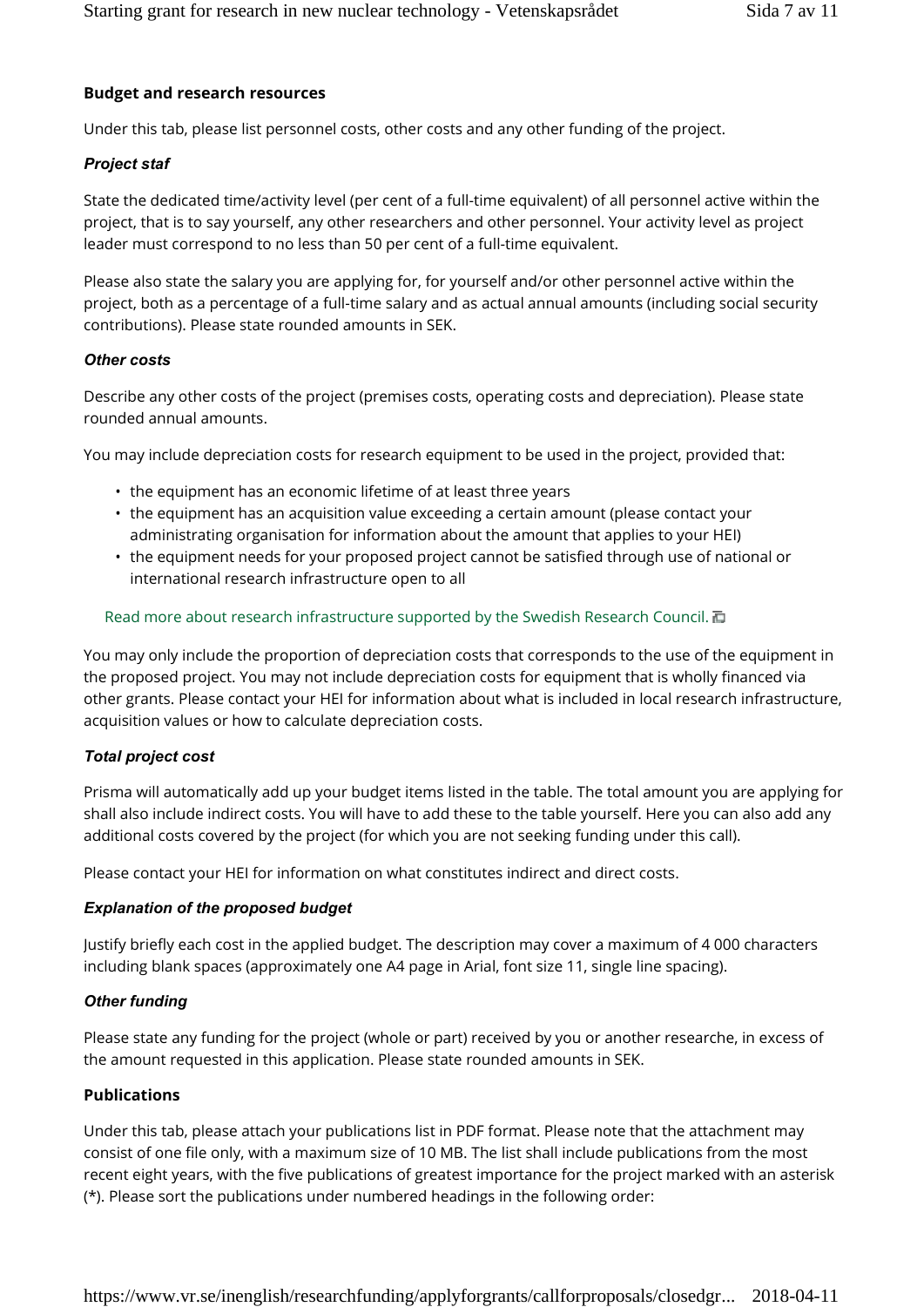- 1. **Peer-reviewed original articles**
- 2. **Peer-reviewed conference contributions,** the results of which are not included in other publications
- 3. **Monographs**
- 4. **Research review articles**
- 5. **Books and book chapters**
- 6. **Popular science publications including books/presentations**

**Note:** Please only include articles or corresponding that are published or accepted for publication at the time of applying. The application cannot be supplemented with publications after the deadline for the call.

#### **Letter of support**

Please attach a formal letter of support from the HEI in question where the research will be carried out. The document shall be in PDF format and may cover a maximum of two A4 pages in Arial, font size 11, single line spacing. **You will not be able to attach an appendix that exceeds the stated maximum number of pages or is larger than 4 MB.**

The letter of support shall be written in English and be from an authorised representative of the HEI in question where the research will be carried out, such as the head of department or similar. The applicant's (your) name shall be stated clearly, as well as the name and position of the person writing the letter of support.

The letter of support shall include the following information under the headings below:

#### *Research profile*

- Description of how the applicant's research fits into the HEI's and the department's activities and future strategy
- Description of how the applicant fits into the operation, with focus on research and educational merits
- Description of the applicant's scientific independence

#### *Employment*

- Information on the applicant's type of employment and financing of the application throughout the grant period
- Report on the HEI's possible career plan for the applicant during and after the grant period

By signing the application in Prisma, the administrating organisation confirms these undertakings.

#### **Administrating organisation**

Under this tab, please state the administrating organisation and project site of the project. The administrating organisation is the organisation that administers the funds for a project awarded and is responsible for it according to the conditions set. The project site is the organisational unit where the project is carried out. Normally, the administrating organisation and project site correspond to the HEI and the department where the project leader is employed.

To allow you to link your application to an administrating organisation, the organisation must have an approved account in Prisma. Please contact your administrating organisation and ask it to apply for an organisation account  $\blacksquare$  with the Swedish Research Council if it does not already have one.

If you cannot find your project site, please contact the person responsible for the organisation account at your administrating organisation. You will not be able to finalise the registration of your application if the location is missing.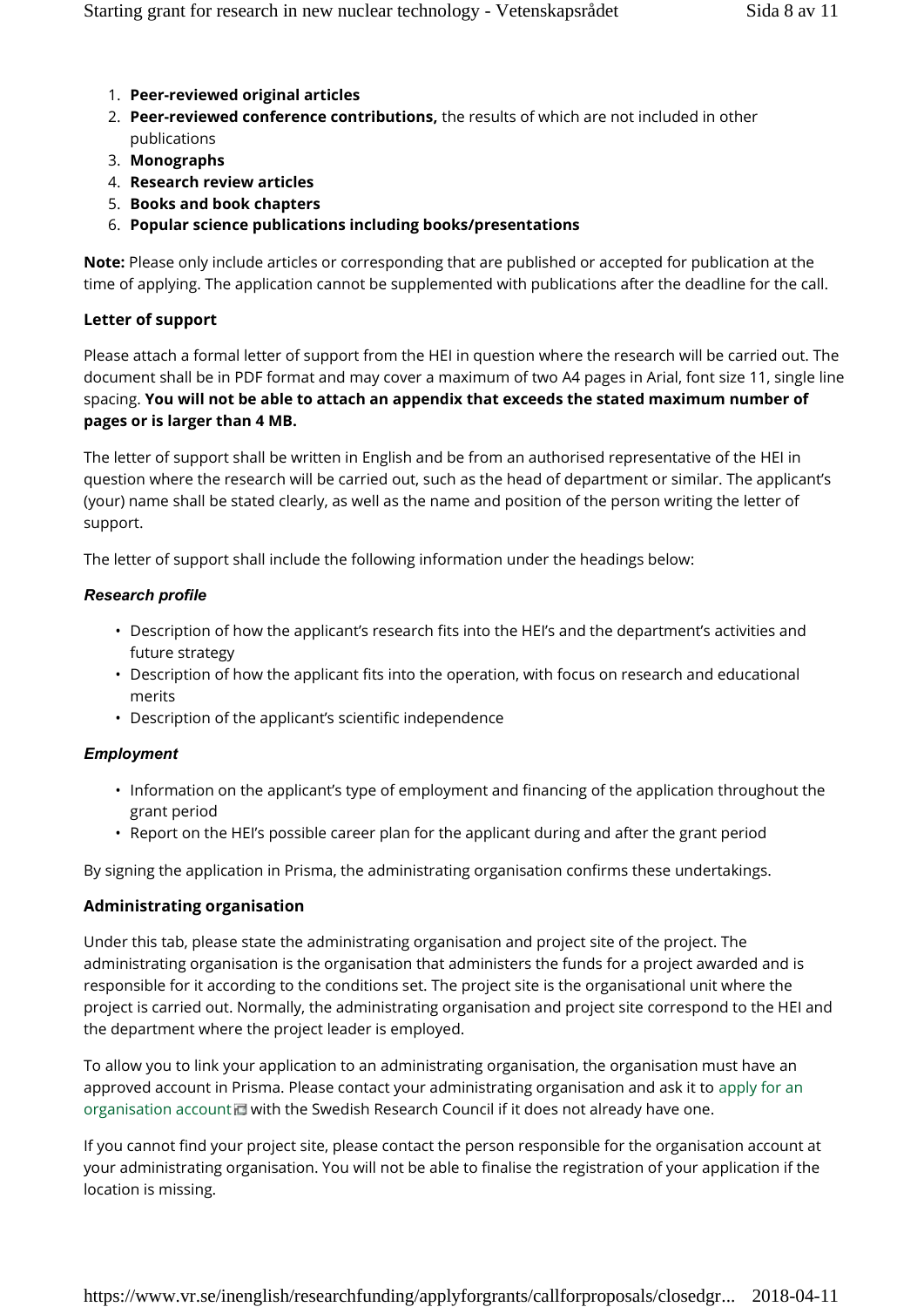#### **Participants**

Here you may invite other participating administrators to your application. A participating administrator is a person who is not involved in the project, but who can help you to input and edit information in the application. Please make sure you use the correct email address linked to the person's Prisma account. You may invite participating administrators who do not already have an account in Prisma, but in order to participate in your application they must register their own personal accounts in Prisma. All participants must accept the invitation before you can finalise the registration of your application.

Please note that you may not invite any participating researchers in this application.

#### **CV**

Under this tab, please upload your relevant CV information from your personal account in Prisma.

The following information, where available, must always be included in your CV, taking into account the stated limitation in numbers:

- **Education**: Graduate studies, specialist degree, as well as basic and advanced education.
- **Professional history**: Current employment (including whether it is a permanent position or not) and longer relevant positions you have held, postdoctoral visits (should also be included as a position/employment if applicable), research exchanges that are relevant for the research described and any longer interruption in the research that has affected your ability to qualify as a researcher.
- **Merits and awards**: Fellowship, supervised persons (postdocs and postgraduate students; indicate the total number for each category and indicate up to 10 persons that are most relevant), up to 10 of your most relevant awarded competitive grants, up to 10 of your most relevant awards and distinctions, as well as up to 20 potential other merits of relevance to the application.
- **Intellectual property:** For example patents and freely available computer programs that you have developed; please indicate up to 10 of your most relevant.

#### **Registering the application**

The tab "Register application" shows a summary of the fields in your application that may require action in order to register it (such as mandatory fields not filled in, text fields with too many characters, discrepancies from limits on the possible project period or budget applied for). The registration of your application is not finalised until you click on the "Register" button.

Please make sure you use the preview function before registering your application.

**Note:** Everybody you have invited in your application must accept the invitation in Prisma before you can register the application. If an invitation is not accepted, it must be deleted.

The registered application can thereafter be found in your personal Prisma account under the tab "Applications and grants", under the menu choice "Applications". Until the deadline for the call, a registered application may be de-registered, amended and re-registered again as necessary.

**It is your responsibility to ensure the application is complete, that is to say the application form is correctly filled in, the correct appendices are attached and the information requested has been provided according to the instructions. Please only submit material specifically requested. We do not accept any additional information after the deadline date, except when specifically requested.**

#### **Signing**

When you register the application, it is signed by you as project leader. To ensure the application is deemed complete and included in the review process, an authorised representative of the administrating organisation also has to sign the application. The representative is normally the head of the department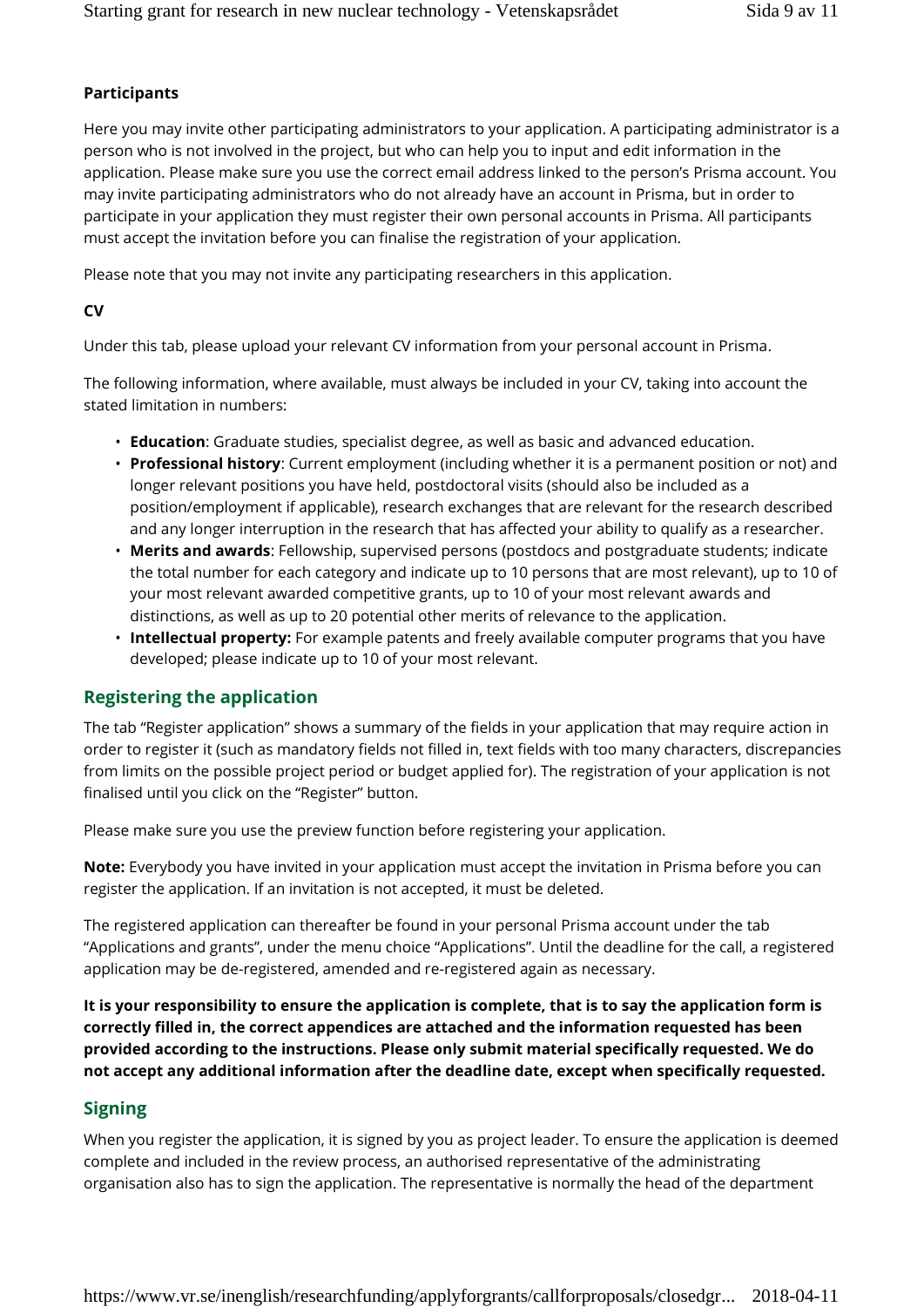where the research will be carried out, but this is dependent on your administrating organisation's structure.

The applicant's signature confirms that:

- the information in the application is correct and complies with the Swedish Research Council's instructions
- secondary occupations and commercial ties have been reported to the administrating organisation and that nothing has emerged that breaches good research practice
- the necessary permits and approvals have been obtained for the project start, such as an ethical review

The signature of the administrating organisation confirms that:

- the research, employment and equipment described can be given room during the period and to the extent stated in the application
- the administrating organisation approves of the budget in the application
- the research carried out within the project complies with Swedish legislation

The above points shall have been discussed by the parties before the representative of the administrating organisation approves and signs the application.

**Note:** The authorised representative of the administrating organisation must sign the application in Prisma no later than one week (seven calendar days) after the deadline in order for the application to be considered further in the review process.

## **What happens next?**

When you have registered your application and the call closes (at 14.00/2 p.m. on the deadline date of the call), the registration of your application is automatically finalised and you are given a registration number.

Your registered application is automatically forwarded to the representative of the administrating organisation for signature in Prisma. The application must be signed by the administrating organisation no later than one week (seven calendar days) after the deadline date. You will receive an email when the application has been signed.

Thereafter you will find information about the status of the application, registration number and signature of the application in your personal account in Prisma, under the tab "Applications and grants".

#### **Evaluation**

The scientific evaluation of your application is carried out by active researchers. These peer reviewers evaluate the application in competition with the other applications on the basis of the evaluation criteria set by the Swedish Research Council.

If an application is not completed according to the instructions, this will be weighed into the evaluation.

Review panel **面** How your application is evaluated  $\Box$ The Swedish Research Council's conflict of interest policy  $\blacksquare$ 

The Swedish Research Council's gender equality strategy  $\overline{\mathbb{D}}$ 

### **Decision**